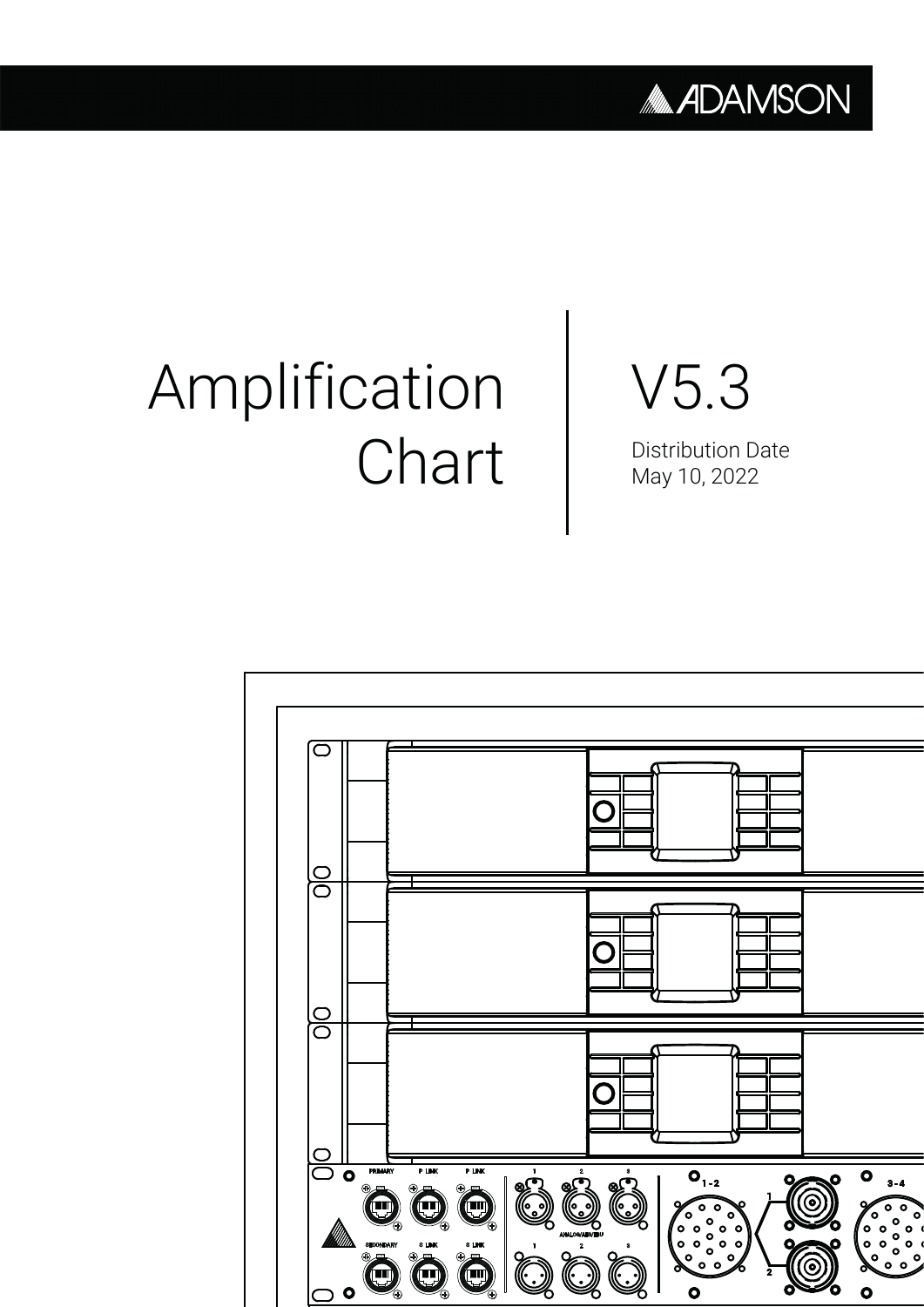

#### Maximum Cabinet Count per Amplifier

- The following charts presume amplifiers running on 208 / 230 V for maximum performance. Lower mains voltage can reduce available headroom.
- Maximum recommended speaker cable length per circuit 100 ft / 30 m, with minimum AWG 11 / 4 mm² wires. Extended length or reduced section can reduce performance.

|                  |                   |                      |                | PLM20K44 / D200:4 | PLM12K44 / D120:4 |                |  |
|------------------|-------------------|----------------------|----------------|-------------------|-------------------|----------------|--|
| Family           | Product           | <b>Channels Used</b> | # Per Circuit  | # Per Amp         | # Per Circuit     | # Per Amp      |  |
| E-Series         | E15               | 4                    | 3              | 3                 | N/A               | N/A            |  |
|                  | E12               | $\sqrt{4}$           | $\mathfrak{S}$ | 3                 | N/A               | N/A            |  |
|                  | E219              | $\overline{2}$       | $\overline{2}$ | $3*$              | N/A               | N/A            |  |
|                  | E119              | $\mathbf{1}$         | $\overline{2}$ | $6*$              | N/A               | N/A            |  |
| S-Series         | S10 / S10n        | $\overline{2}$       | $\overline{4}$ | $\,8\,$           | $\overline{4}$    | $\,8\,$        |  |
|                  | S119              | $\mathbf{1}$         | $\overline{2}$ | 8                 | $\overline{2}$    | $\overline{4}$ |  |
|                  | S7                | $\overline{2}$       | $\overline{4}$ | 8                 | $\overline{4}$    | 8              |  |
|                  | S118              | $\mathbf{1}$         | $\overline{4}$ | 16                | $\overline{4}$    | 12             |  |
|                  | S <sub>10</sub> p | $\overline{2}$       | $\overline{4}$ | 8                 | $\overline{4}$    | 8              |  |
|                  | S7p (Bi-Amped)    | $\sqrt{2}$           | $\overline{4}$ | 8                 | $\overline{4}$    | $\,8\,$        |  |
|                  | S7p (Passive)     | 1                    | 3              | 12                | 3                 | 12             |  |
| <b>IS-Series</b> | IS10 / IS10n      | $\overline{2}$       | $\overline{4}$ | 8                 | $\overline{4}$    | 8              |  |
|                  | <b>IS119</b>      | 1                    | $\overline{2}$ | 8                 | $\overline{2}$    | $\overline{4}$ |  |
|                  | IS7               | $\overline{2}$       | 6              | 12                | 6                 | 12             |  |
|                  | <b>IS118</b>      | $\mathbf{1}$         | $\overline{4}$ | 16                | $\overline{4}$    | 12             |  |
|                  | IS10p             | $\overline{2}$       | $\overline{4}$ | 8                 | $\overline{4}$    | $\,8\,$        |  |
|                  | IS7p              | $\overline{2}$       | $\overline{4}$ | 8                 | $\overline{4}$    | 8              |  |
|                  | IS7px             | $\mathbf{1}$         | $\mathfrak{S}$ | 12                | 3                 | 12             |  |
|                  | IS <sub>5</sub> c | $\mathbf{1}$         | 8              | 32                | 8                 | 32             |  |
|                  | <b>IS213</b>      | $\mathbf{1}$         | $\overline{2}$ | $6*$              | $\overline{2}$    | $\overline{4}$ |  |
|                  | <b>IS219</b>      | 1                    | 1              | $3*$              | 1                 | $\overline{2}$ |  |

*\* The use of eight SD19 drivers or IS213 per amp requires 208 / 230 V mains voltage operation. Depending on source material it may reduce headroom and will increase thermal load. It is not recommended for sustained maximum output applications. Please contact Adamson support in case of any questions.*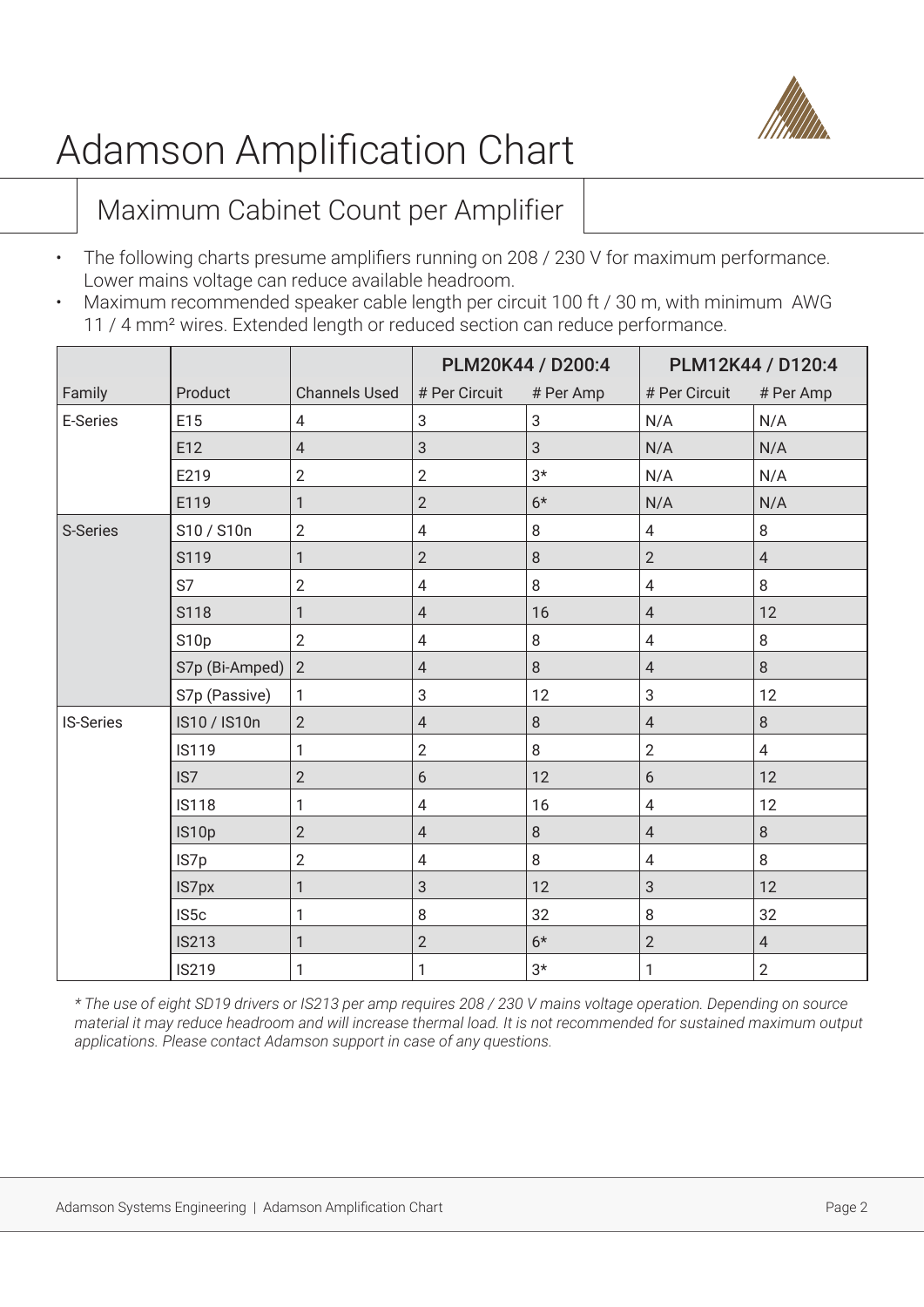

#### Maximum Cabinet Count per Amplifier

|                             |                   |                               | PLM20K44 / D200:4         |                | PLM12K44 / D120:4 |                          |  |
|-----------------------------|-------------------|-------------------------------|---------------------------|----------------|-------------------|--------------------------|--|
| Family                      | Product           | Channels Used $#$ Per Circuit |                           | # Per Amp      | # Per Circuit     | # Per Amp                |  |
| <b>Point Series</b>         | P8P               | 1                             | 4                         | 16             | $\overline{4}$    | 16                       |  |
|                             | <b>P12A</b>       | $\overline{2}$                | $\mathsf 3$               | 6              | $\mathbf{3}$      | 6                        |  |
|                             | P <sub>12</sub> P | 1                             | 3                         | 12             | $\sqrt{3}$        | 10                       |  |
|                             | <b>P15A</b>       | $\overline{2}$                | 3                         | 6              | $\mathfrak{S}$    | $6\phantom{a}$           |  |
|                             | P <sub>15</sub> P | 1                             | $\ensuremath{\mathsf{3}}$ | 12             | $\sqrt{3}$        | 10                       |  |
|                             | P115P + P8P       | $\mathbf{1}$                  | $\mathbf{1}$              | $\sqrt{4}$     | $\mathbf{1}$      | $\overline{4}$           |  |
|                             | P115A             | 1                             | $\overline{4}$            | 16             | $\sqrt{3}$        | 12                       |  |
|                             | P215              | 1                             | $\mathbf{2}$              | 8              | $\overline{2}$    | 6                        |  |
|                             | A218              | 1                             | $\mathbf{2}$              | 6              | $\sqrt{2}$        | $\overline{\mathcal{A}}$ |  |
| Point                       | PC <sub>5</sub>   | 1                             | $\overline{2}$            | $\, 8$         | $\overline{2}$    | 8                        |  |
| Concentric<br><b>Series</b> | PC <sub>6</sub>   | 1                             | $\ensuremath{\mathsf{3}}$ | 12             | $\sqrt{3}$        | 12                       |  |
|                             | PC8               | 1                             | $\overline{2}$            | $\, 8$         | $\overline{2}$    | 8                        |  |
|                             | <b>PC10</b>       | 1                             | $\overline{2}$            | $\, 8$         | $\overline{2}$    | 8                        |  |
|                             | <b>PC12</b>       | 1                             | $\overline{2}$            | $\, 8$         | $\overline{2}$    | 8                        |  |
| M-Series                    | <b>M15A</b>       | $\overline{2}$                | $\ensuremath{\mathsf{3}}$ | 6              | $\sqrt{3}$        | 6                        |  |
|                             | <b>M15P</b>       | 1                             | $\sqrt{3}$                | 12             | $\mathfrak{S}$    | 10                       |  |
|                             | <b>M12A</b>       | $\overline{2}$                | $\sqrt{3}$                | 6              | $\sqrt{3}$        | 6                        |  |
|                             | M <sub>12</sub> P | 1                             | $\sqrt{3}$                | 12             | $\mathfrak{S}$    | 10                       |  |
|                             | M215              | $\mathbf{2}$                  | $\overline{2}$            | $\sqrt{4}$     | $\sqrt{2}$        | $\overline{4}$           |  |
|                             | M212              | $\mathbf{2}$                  | $\overline{2}$            | $\sqrt{4}$     | $\overline{2}$    | $\overline{4}$           |  |
| Legacy                      | E218              | $\mathbf{2}$                  | $\sqrt{3}$                | 6              | N/A               | N/A                      |  |
| Products                    | Y18               | $\overline{4}$                | $\overline{2}$            | $\overline{2}$ | $\sqrt{2}$        | $\overline{2}$           |  |
|                             | Y10 / Y10K        | 4                             | 4                         | 4              | $\overline{4}$    | 4                        |  |
|                             | T21               | $\sqrt{2}$                    | 1                         | $\sqrt{2}$     | N/A               | N/A                      |  |
|                             | SX18A             | 3                             | $\overline{4}$            | $\overline{4}$ | $\overline{4}$    | $\overline{4}$           |  |
|                             | SX18P             | $\overline{2}$                | $\sqrt{4}$                | $8\,$          | $\overline{4}$    | 8                        |  |
|                             | MTX / MTXW        | $\overline{2}$                | $\, 8$                    | 16             | $\,8\,$           | 12                       |  |
|                             | <b>MTB</b>        | 1                             | $\overline{2}$            | $\,8\,$        | $\overline{2}$    | 6                        |  |
|                             | SPK / SPKW        | $\sqrt{3}$                    | $\overline{4}$            | $\overline{4}$ | $\overline{4}$    | 4                        |  |
|                             | <b>SPB</b>        | 1                             | $\overline{2}$            | $6\phantom{a}$ | $\overline{2}$    | 5                        |  |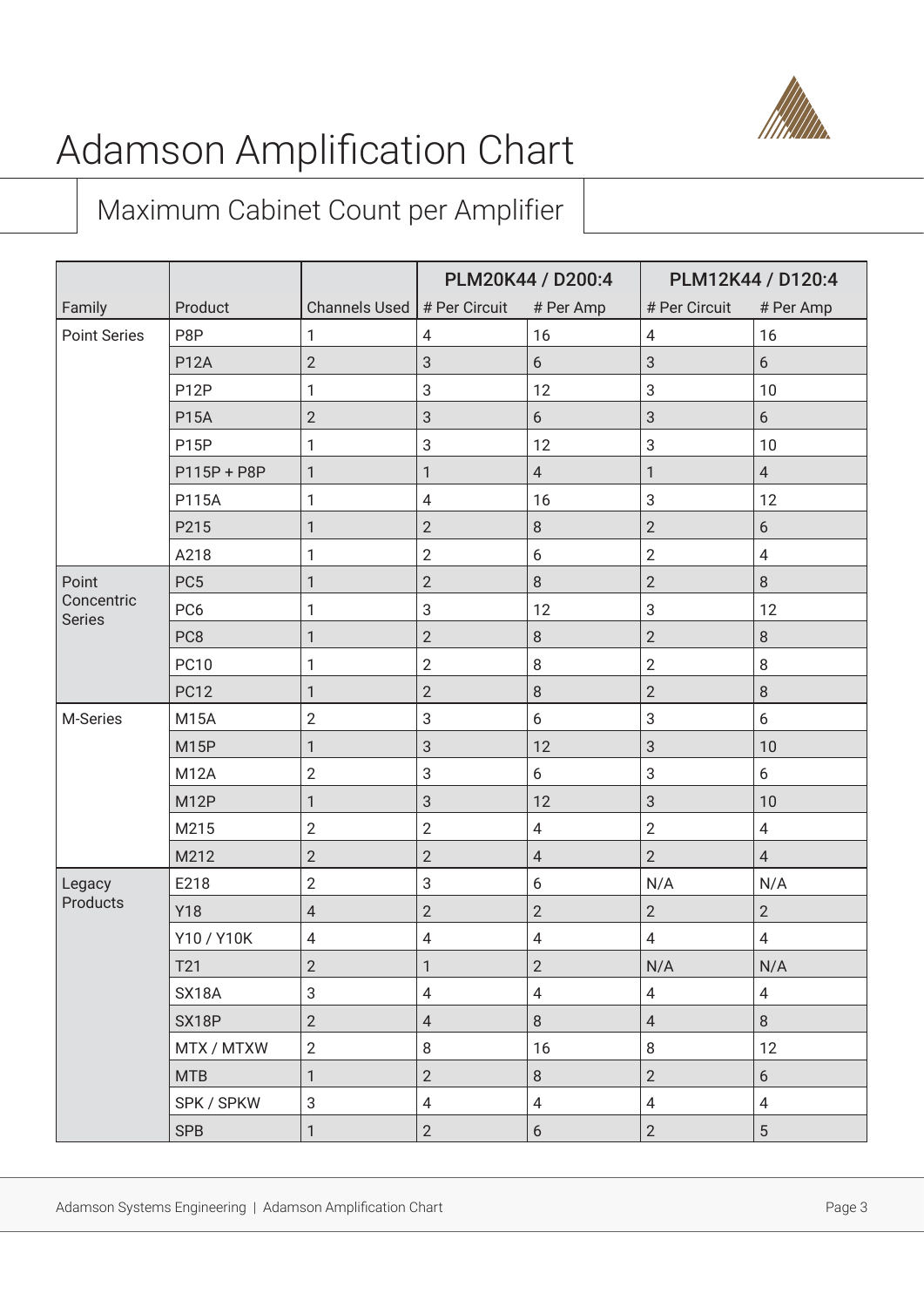

#### Maximum Cabinet Count per Amplifier

|                  |                   |                  | D80:4            |                | <b>PLM 5K44</b>  |                | D40:4            |                |
|------------------|-------------------|------------------|------------------|----------------|------------------|----------------|------------------|----------------|
| Family           | Product           | Channels<br>Used | # Per<br>Circuit | # Per Amp      | # Per<br>Circuit | # Per Amp      | # Per<br>Circuit | # Per Amp      |
| E-Series         | E15               | $\overline{4}$   | N/A              | N/A            | N/A              | N/A            | N/A              | N/A            |
|                  | E12               | $\overline{4}$   | N/A              | N/A            | N/A              | N/A            | N/A              | N/A            |
|                  | E219              | $\overline{2}$   | N/A              | N/A            | N/A              | N/A            | N/A              | N/A            |
|                  | E119              | $\mathbf{1}$     | N/A              | N/A            | N/A              | N/A            | N/A              | N/A            |
| S-Series         | S10 / S10n        | $\overline{2}$   | $\overline{4}$   | 5              | N/A              | N/A            | N/A              | N/A            |
|                  | S119              | $\mathbf{1}$     | $\mathbf{1}$     | 3              | N/A              | N/A            | N/A              | N/A            |
|                  | S7                | $\overline{2}$   | $\overline{4}$   | 6              | $\overline{2}$   | $\overline{4}$ | $\overline{2}$   | $\mathfrak{S}$ |
|                  | S118              | $\mathbf{1}$     | $\overline{2}$   | 8              | $\mathbf{1}$     | $\overline{4}$ | $\mathbf{1}$     | $\overline{4}$ |
|                  | S <sub>10</sub> p | $\overline{2}$   | $\overline{4}$   | 5              | $\mathbf{1}$     | $\overline{2}$ | $\mathbf{1}$     | $\overline{2}$ |
|                  | S7p (Bi-Amped)    | $\mathbf{2}$     | $\overline{4}$   | 6              | $\sqrt{2}$       | $\overline{4}$ | $\overline{2}$   | 3              |
|                  | S7p (Passive)     | $\mathbf{1}$     | 3                | 8              | $\mathbf{1}$     | $\overline{4}$ | 1                | $\overline{4}$ |
| <b>IS-Series</b> | IS10 / IS10n      | $\overline{2}$   | $\overline{4}$   | 5              | $\mathbf{1}$     | $\overline{2}$ | $\mathbf{1}$     | $2^{\circ}$    |
|                  | <b>IS119</b>      | $\mathbf{1}$     | $\mathbf{1}$     | 3              | N/A              | N/A            | N/A              | N/A            |
|                  | IS7               | $\overline{2}$   | 6                | 8              | $2**$            | $4**$          | $2**$            | $4**$          |
|                  | <b>IS118</b>      | $\mathbf{1}$     | $\overline{2}$   | 8              | 1                | $\overline{4}$ | 1                | $\overline{4}$ |
|                  | IS10p             | $\overline{2}$   | 3                | $\overline{4}$ | $\mathbf{1}$     | $\overline{2}$ | $\mathbf{1}$     | $\overline{2}$ |
|                  | IS7p              | $\overline{2}$   | 4                | 8              | $\overline{2}$   | $\overline{4}$ | $\overline{2}$   | 3              |
|                  | IS7px             | $\mathbf{1}$     | 3                | 8              | $\mathbf{1}$     | $\overline{4}$ | $\mathbf{1}$     | $\overline{4}$ |
|                  | IS5c              | $\mathbf{1}$     | 8                | 32             | 5                | 20             | $\overline{4}$   | 16             |
|                  | <b>IS213</b>      | $\mathbf{1}$     | $\overline{2}$   | $\overline{2}$ | N/A              | N/A            | N/A              | N/A            |
|                  | <b>IS219</b>      | $\mathbf{1}$     | N/A              | N/A            | N/A              | N/A            | N/A              | N/A            |

*\*\* LF headroom reduced by 2 dB. Only recommended for fill applications.*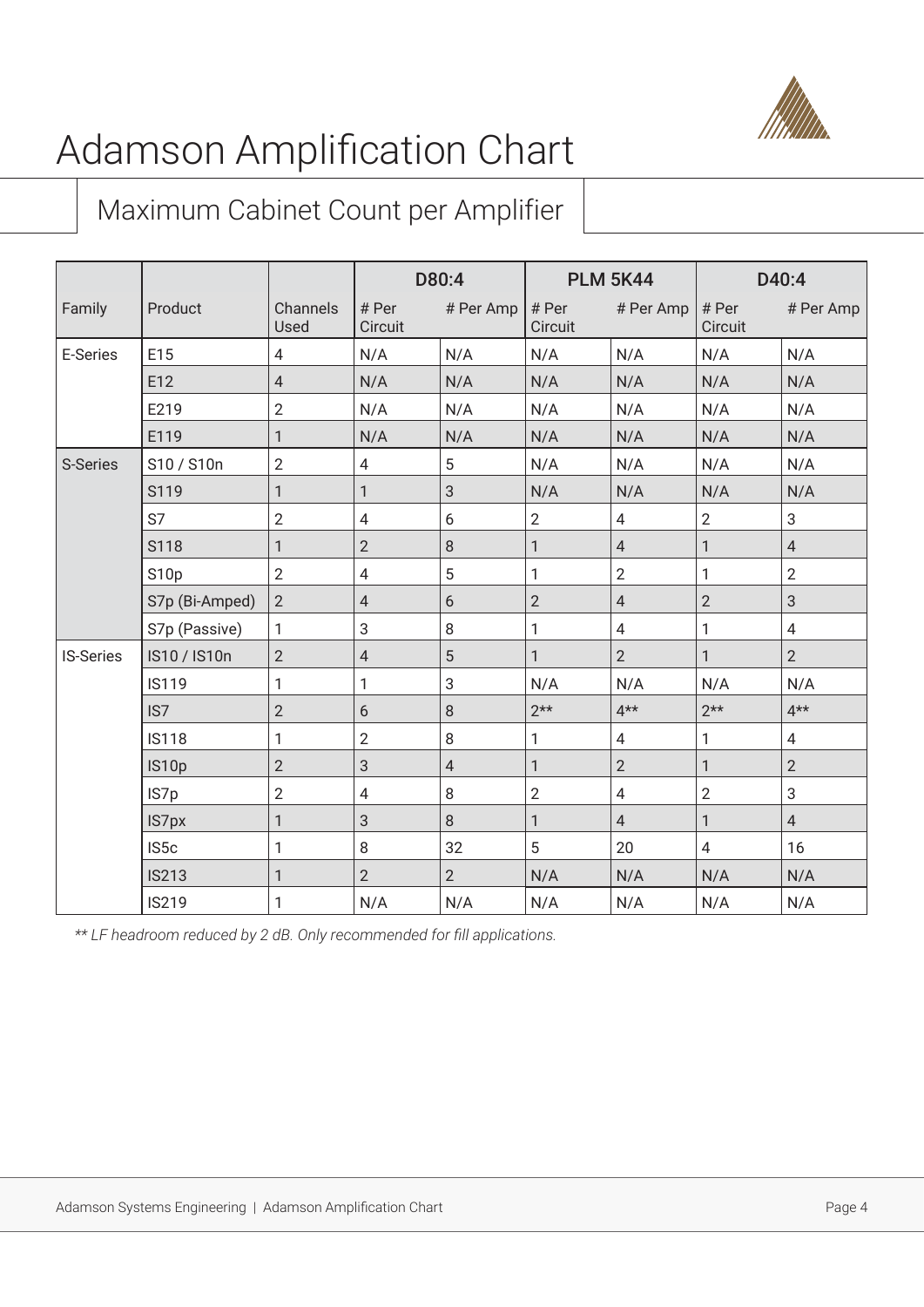

#### Maximum Cabinet Count per Amplifier

|                             |                   |                  | D80:4            |                | <b>PLM 5K44</b>  |                | D40:4            |                |
|-----------------------------|-------------------|------------------|------------------|----------------|------------------|----------------|------------------|----------------|
| Family                      | Product           | Channels<br>Used | # Per<br>Circuit | # Per Amp      | # Per<br>Circuit | # Per Amp      | # Per<br>Circuit | # Per Amp      |
| Point                       | P8P               | 1                | 4                | 14             | $\overline{2}$   | 8              | $\overline{2}$   | 6              |
| <b>Series</b>               | <b>P12A</b>       | $\overline{2}$   | 3                | 6              | $\mathbf{1}$     | $\overline{2}$ | $\mathbf{1}$     | $\overline{2}$ |
|                             | P <sub>12</sub> P | 1                | $\overline{2}$   | 8              | 1                | 4              | 1                | 3              |
|                             | <b>P15A</b>       | 2                | 3                | 6              | 1                | $\overline{2}$ | 1                | $\overline{2}$ |
|                             | P <sub>15</sub> P | 1                | $\overline{2}$   | 8              | 1                | 4              | 1                | 3              |
|                             | P115P + P8P       | 1                | 1                | $\sqrt{4}$     | $\mathbf{1}$     | $\overline{4}$ | $\mathbf{1}$     | $\mathbf{3}$   |
|                             | P115A             | 1                | 3                | 8              | 1                | $\overline{4}$ | 1                | $\overline{4}$ |
|                             | P215              | 1                | $\overline{2}$   | $\sqrt{4}$     | N/A              | N/A            | N/A              | N/A            |
|                             | A218              | 1                | $\overline{2}$   | 3              | N/A              | N/A            | N/A              | N/A            |
| Point                       | PC <sub>5</sub>   | 1                | $\overline{2}$   | $\,8\,$        | $\overline{2}$   | $\,8\,$        | $\overline{2}$   | $\,8\,$        |
| Concentric<br><b>Series</b> | PC <sub>6</sub>   | 1                | 3                | 12             | 3                | 12             | 3                | 12             |
|                             | PC8               | 1                | $\overline{2}$   | $\,8\,$        | $\mathbf{1}$     | $\overline{4}$ | $\mathbf{1}$     | $\sqrt{4}$     |
|                             | <b>PC10</b>       | 1                | 2                | 8              | 1                | 4              | 1                | $\overline{4}$ |
|                             | <b>PC12</b>       | 1                | $\overline{2}$   | 8              | 1                | $\sqrt{4}$     | 1                | $\overline{4}$ |
| M-Series                    | <b>M15A</b>       | $\overline{2}$   | 3                | 6              | 1                | $\overline{2}$ | 1                | $\overline{2}$ |
|                             | M <sub>15</sub> P | 1                | 3                | 6              | $\mathbf{1}$     | $\sqrt{4}$     | $\mathbf{1}$     | $\sqrt{3}$     |
|                             | <b>M12A</b>       | $\overline{2}$   | 3                | 6              | 1                | $\overline{2}$ | 1                | $\overline{2}$ |
|                             | M <sub>12</sub> P | 1                | 3                | 6              | 1                | $\overline{4}$ | $\mathbf{1}$     | $\mathfrak{S}$ |
|                             | M215              | $\overline{2}$   | $\overline{2}$   | 3              | N/A              | N/A            | N/A              | N/A            |
|                             | M212              | $\overline{2}$   | $\overline{2}$   | 3              | N/A              | N/A            | N/A              | N/A            |
| Legacy                      | E218              | $\overline{2}$   | N/A              | N/A            | N/A              | N/A            | N/A              | N/A            |
| Products                    | <b>Y18</b>        | $\overline{4}$   | 1                | 1              | N/A              | N/A            | N/A              | N/A            |
|                             | Y10 / Y10K        | $\overline{4}$   | $\overline{2}$   | $\overline{2}$ | N/A              | N/A            | N/A              | N/A            |
|                             | T21               | $\overline{2}$   | N/A              | N/A            | N/A              | N/A            | N/A              | N/A            |
|                             | SX18A             | 3                | 3                | 3              | $\mathbf{2}$     | $\overline{2}$ | $\mathbf{1}$     | $\mathbf{1}$   |
|                             | SX18P             | $2^{\circ}$      | 3                | $\overline{4}$ | $\mathbf{1}$     | $\overline{2}$ | $\mathbf{1}$     | $\overline{2}$ |
|                             | MTX / MTXW        | 2                | 8                | 12             | $\mathbf{3}$     | 6              | $\mathbf{3}$     | 6              |
|                             | <b>MTB</b>        | $\mathbf{1}$     | $\overline{2}$   | $\overline{4}$ | N/A              | N/A            | N/A              | N/A            |
|                             | SPK / SPKW        | 3                | 4                | $\overline{4}$ | $\overline{2}$   | $2^{\circ}$    | $2^{\circ}$      | $2^{\circ}$    |
|                             | <b>SPB</b>        | 1                | $\overline{2}$   | $\mathfrak{S}$ | N/A              | N/A            | N/A              | N/A            |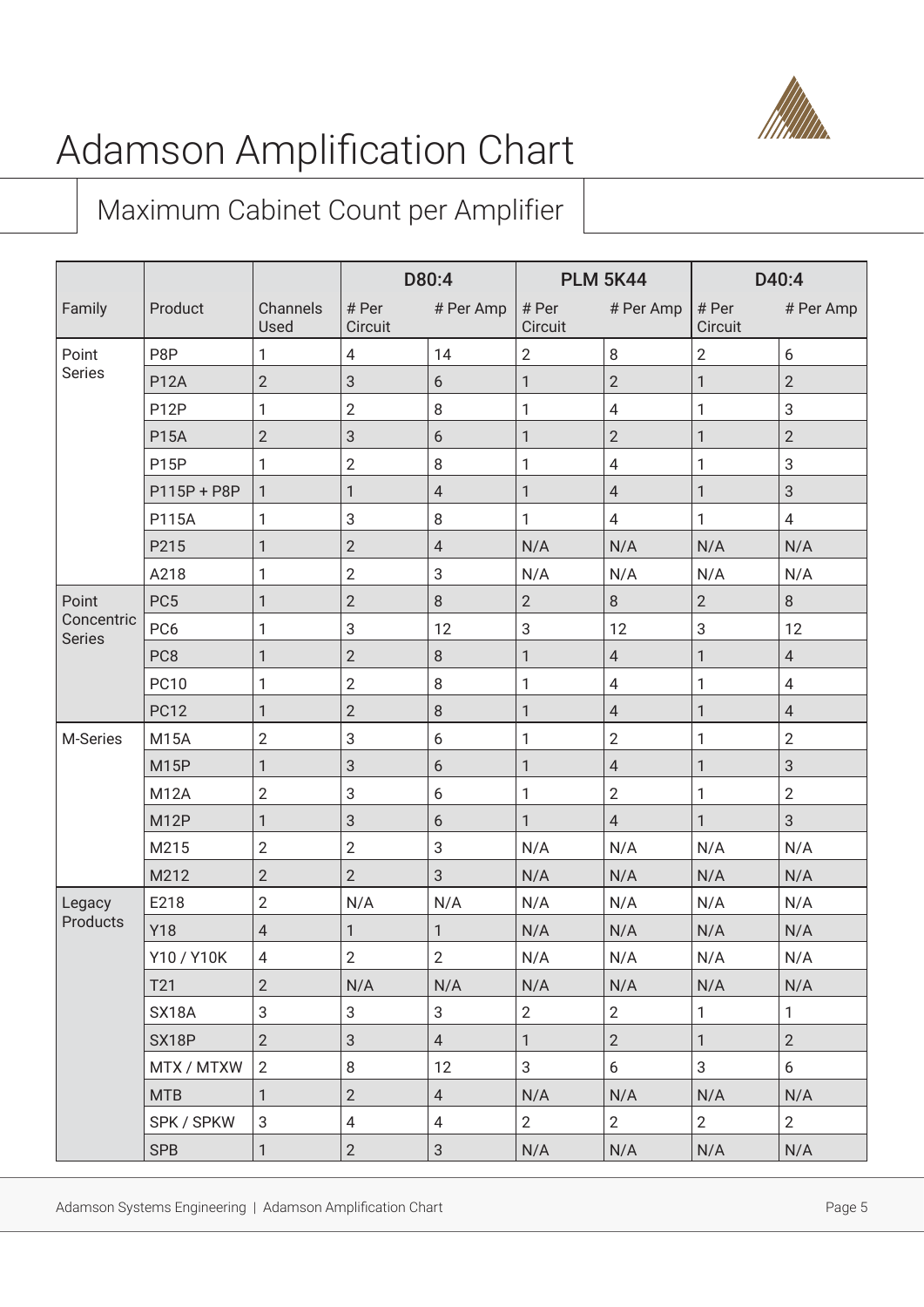

#### Maximum Cabinet Count per Amplifier

|                  |                   |                  | <b>PLM 10000Q</b> |                 | <b>PLM 20000Q</b> |           | <b>IPD / IPX 2400</b> |           |
|------------------|-------------------|------------------|-------------------|-----------------|-------------------|-----------|-----------------------|-----------|
| Family           | Product           | Channels<br>Used | # Per<br>Circuit  | # Per Amp       | # Per<br>Circuit  | # Per Amp | # Per<br>Circuit      | # Per Amp |
| E-Series         | E15               | $\overline{4}$   | N/A               | N/A             | 3                 | 3         | N/A                   | N/A       |
|                  | E12               | $\overline{4}$   | N/A               | N/A             | 3                 | 3         | N/A                   | N/A       |
|                  | E219              | $\overline{2}$   | N/A               | N/A             | $\overline{2}$    | $3*$      | N/A                   | N/A       |
|                  | E119              | $\mathbf{1}$     | N/A               | N/A             | $\overline{2}$    | $6*$      | N/A                   | N/A       |
| S-Series         | S10 / S10n        | $\overline{2}$   | 3                 | $6***$          | $\overline{4}$    | $8***$    | N/A                   | N/A       |
|                  | S119              | 1                | 1                 | $\overline{4}$  | $\overline{2}$    | 8         | N/A                   | N/A       |
|                  | S7                | $\overline{2}$   | 3                 | $6***$          | 4                 | $8***$    | N/A                   | N/A       |
|                  | S118              | 1                | 3                 | 12              | 4                 | 16        | N/A                   | N/A       |
|                  | S <sub>10</sub> p | $\overline{2}$   | 3                 | 6               | $\overline{4}$    | 8         | N/A                   | N/A       |
|                  | S7p (BiAmp)       | $\overline{2}$   | 3                 | 6               | $\overline{4}$    | 8         | N/A                   | N/A       |
|                  | S7p (Passive)     | $\mathbf{1}$     | 3                 | 10 <sup>1</sup> | 3                 | 12        | N/A                   | N/A       |
| <b>IS-Series</b> | <b>IS10</b>       | $\overline{2}$   | 3                 | $6***$          | $\overline{4}$    | $8***$    | N/A                   | N/A       |
|                  | <b>IS119</b>      | $\mathbf{1}$     | $\mathbf{1}$      | $\overline{4}$  | $\overline{2}$    | 8         | N/A                   | N/A       |
|                  | IS7               | $\overline{2}$   | N/A               | N/A             | 6                 | $12***$   | N/A                   | N/A       |
|                  | <b>IS118</b>      | 1                | 3                 | 12              | $\overline{2}$    | 8         | N/A                   | N/A       |
|                  | IS10p             | $\overline{2}$   | 3                 | 6               | 4                 | 8         | N/A                   | N/A       |
|                  | IS7p              | $\sqrt{2}$       | 3                 | 6               | 4                 | 8         | N/A                   | N/A       |
|                  | IS7px             | 1                | 3                 | 10              | 3                 | 12        | N/A                   | N/A       |
|                  | IS5c              | 1                | 8                 | 32              | 8                 | 32        | 3                     | 6         |
|                  | <b>IS213</b>      | 1                | N/A               | N/A             | $\overline{2}$    | $6*$      | N/A                   | N/A       |
|                  | <b>IS219</b>      | 1                | N/A               | N/A             | 1                 | $3*$      | N/A                   | N/A       |

*\* The use of eight SD19 drivers or IS213 per amp requires 208 / 230 V mains voltage operation. Depending on source material it may reduce headroom and will increase thermal load. It is not recommended for sustained maximum output applications. Please contact Adamson support in case of any questions.*

*\*\*\* Only one processing module available. All cabinets are driven from the same input signal.*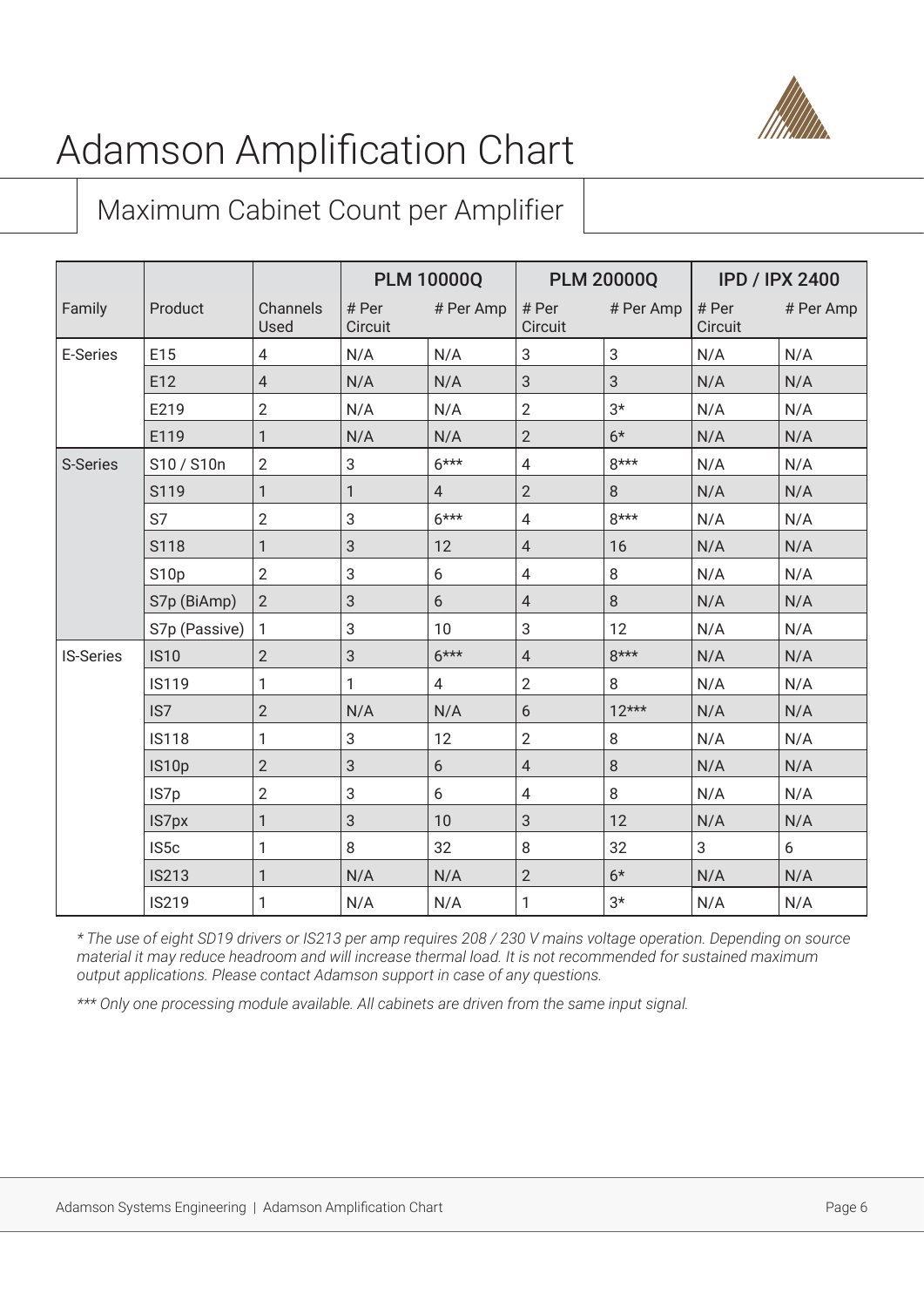

#### Maximum Cabinet Count per Amplifier

|                             |                   |                  | <b>PLM 10000Q</b> |                | <b>PLM 20000Q</b>        |                | <b>IPD / IPX 2400</b> |                |
|-----------------------------|-------------------|------------------|-------------------|----------------|--------------------------|----------------|-----------------------|----------------|
| Family                      | Product           | Channels<br>Used | # Per<br>Circuit  | # Per Amp      | # Per<br>Circuit         | # Per Amp      | # Per<br>Circuit      | # Per Amp      |
| Point                       | P8P               | 1                | $\overline{4}$    | 16             | $\overline{4}$           | 16             | 1                     | $\mathbf{2}$   |
| <b>Series</b>               | <b>P12A</b>       | $\overline{2}$   | 3                 | 6              | 3                        | 6              | 1                     | 1              |
|                             | P <sub>12</sub> P | 1                | 3                 | 10             | 3                        | 12             | 1                     | $\overline{2}$ |
|                             | <b>P15A</b>       | $\overline{2}$   | 3                 | 6              | 3                        | 6              | 1                     | 1              |
|                             | P <sub>15</sub> P | 1                | 3                 | 10             | 3                        | 12             | 1                     | $\overline{2}$ |
|                             | P115P + P8P       | 1                | 1                 | $\overline{4}$ | 1                        | $\overline{4}$ | 1                     | $\overline{2}$ |
|                             | P115A             | 1                | 3                 | 12             | 4                        | 16             | 1                     | $\overline{2}$ |
|                             | P215              | 1                | 1                 | 4              | $\overline{2}$           | 8              | N/A                   | N/A            |
|                             | A218              | 1                | 1                 | 4              | $\overline{2}$           | 6              | N/A                   | N/A            |
| Point                       | PC <sub>5</sub>   | 1                | $\overline{2}$    | $\,8\,$        | $\overline{2}$           | $\,8\,$        | 1                     | $\overline{2}$ |
| Concentric<br><b>Series</b> | PC <sub>6</sub>   | 1                | 3                 | 12             | 3                        | 12             | 2                     | $\overline{4}$ |
|                             | PC8               | $\mathbf{1}$     | $\overline{2}$    | $\,8\,$        | $\overline{2}$           | 8              | 1                     | $\overline{2}$ |
|                             | <b>PC10</b>       | 1                | $\overline{2}$    | 8              | $\overline{2}$           | 8              | 1                     | $\overline{2}$ |
|                             | <b>PC12</b>       | 1                | $\overline{2}$    | 8              | $\overline{2}$           | $\,8\,$        | 1                     | $\overline{2}$ |
| M-Series                    | <b>M15A</b>       | $\overline{2}$   | $\overline{2}$    | $\overline{4}$ | 3                        | 6              | N/A                   | N/A            |
|                             | <b>M15P</b>       | 1                | $\overline{2}$    | 8              | 3                        | 12             | N/A                   | N/A            |
|                             | <b>M12A</b>       | $\overline{2}$   | $\overline{2}$    | 4              | 3                        | 6              | N/A                   | N/A            |
|                             | M <sub>12</sub> P | 1                | $\overline{2}$    | 8              | 3                        | 12             | N/A                   | N/A            |
|                             | M215              | $\sqrt{2}$       | 1                 | $\overline{2}$ | $\overline{2}$           | 4              | N/A                   | N/A            |
|                             | M212              | $\overline{2}$   | 1                 | $\overline{2}$ | $\overline{2}$           | $\overline{4}$ | N/A                   | N/A            |
| Legacy                      | E218              | $\overline{2}$   | N/A               | N/A            | 3                        | 6              | N/A                   | N/A            |
| Products                    | <b>Y18</b>        | $\overline{4}$   | $\overline{2}$    | $\overline{2}$ | $\overline{2}$           | $\overline{2}$ | N/A                   | N/A            |
|                             | Y10 / Y10K        | $\overline{4}$   | $\overline{4}$    | $\overline{4}$ | $\overline{\mathcal{A}}$ | $\overline{4}$ | N/A                   | N/A            |
|                             | T21               | $\overline{2}$   | N/A               | N/A            | 1                        | $\overline{2}$ | N/A                   | N/A            |
|                             | SX18A             | 3                | 3                 | 3              | 4                        | 4              | N/A                   | N/A            |
|                             | SX18P             | $\overline{2}$   | 3                 | 6              | $\overline{4}$           | 8              | N/A                   | N/A            |
|                             | MTX / MTXW        | 2                | 6                 | 12             | 8                        | 16             | N/A                   | N/A            |
|                             | <b>MTB</b>        | $\mathbf{1}$     | 1                 | $\overline{4}$ | $\overline{2}$           | 8              | N/A                   | N/A            |
|                             | SPK / SPKW        | 3                | $\overline{4}$    | $\overline{4}$ | 4                        | $\overline{4}$ | N/A                   | N/A            |
|                             | <b>SPB</b>        | 1                | 1                 | $\overline{4}$ | $\overline{2}$           | 8              | N/A                   | N/A            |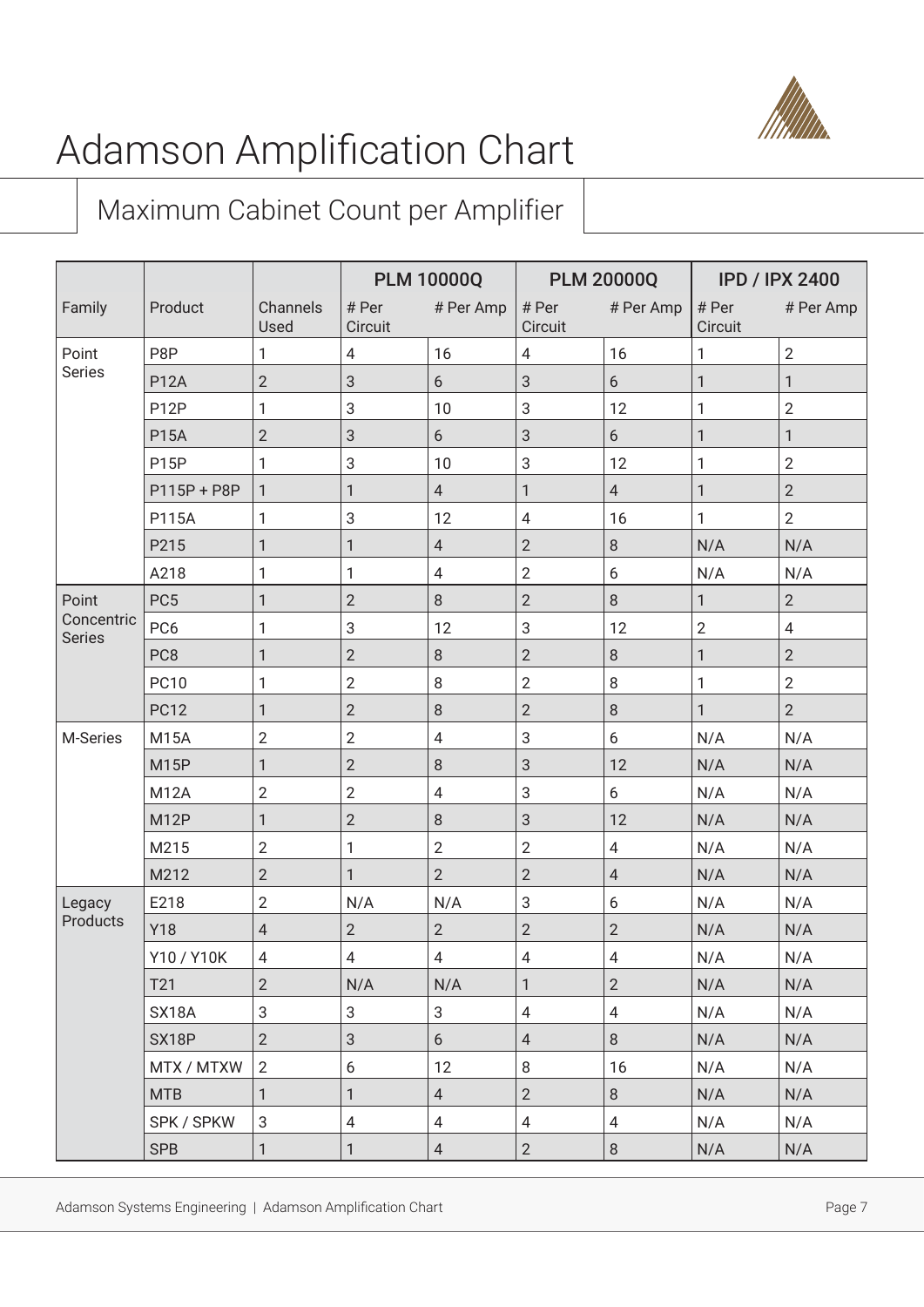

#### Version History

### V5.3

- Added IS5c
- Added IS213
- Adjusted the name of IPD to IPD / IPX
- Added channels used and # per circuit for IS219 on PLM+ 12k44

### V5.2

- Added Version History
- Corrected IS219 channels used and # per circuit
- PLM5k44 and D40:4 support for (I)S118, (I)S7, (I)S7p and (I)S10p
- Corrected number of (I)S118 per D40

### V5.1

- Minor layout changes
- Added title page including version number and release date
- Moved E218 to the legacy section
- Updated note for SD19 drivers

### V5.0

- Minor layout changes
- Added S7p, S10p and IS219
- Moved Metrix and Spektrix to the legacy section
- Changed note for SD19 drivers
- Changed naming of retired section to legacy section

### $V1$   $\Omega$

• First version of this document replacing all other places information on amplifier capacity was published before